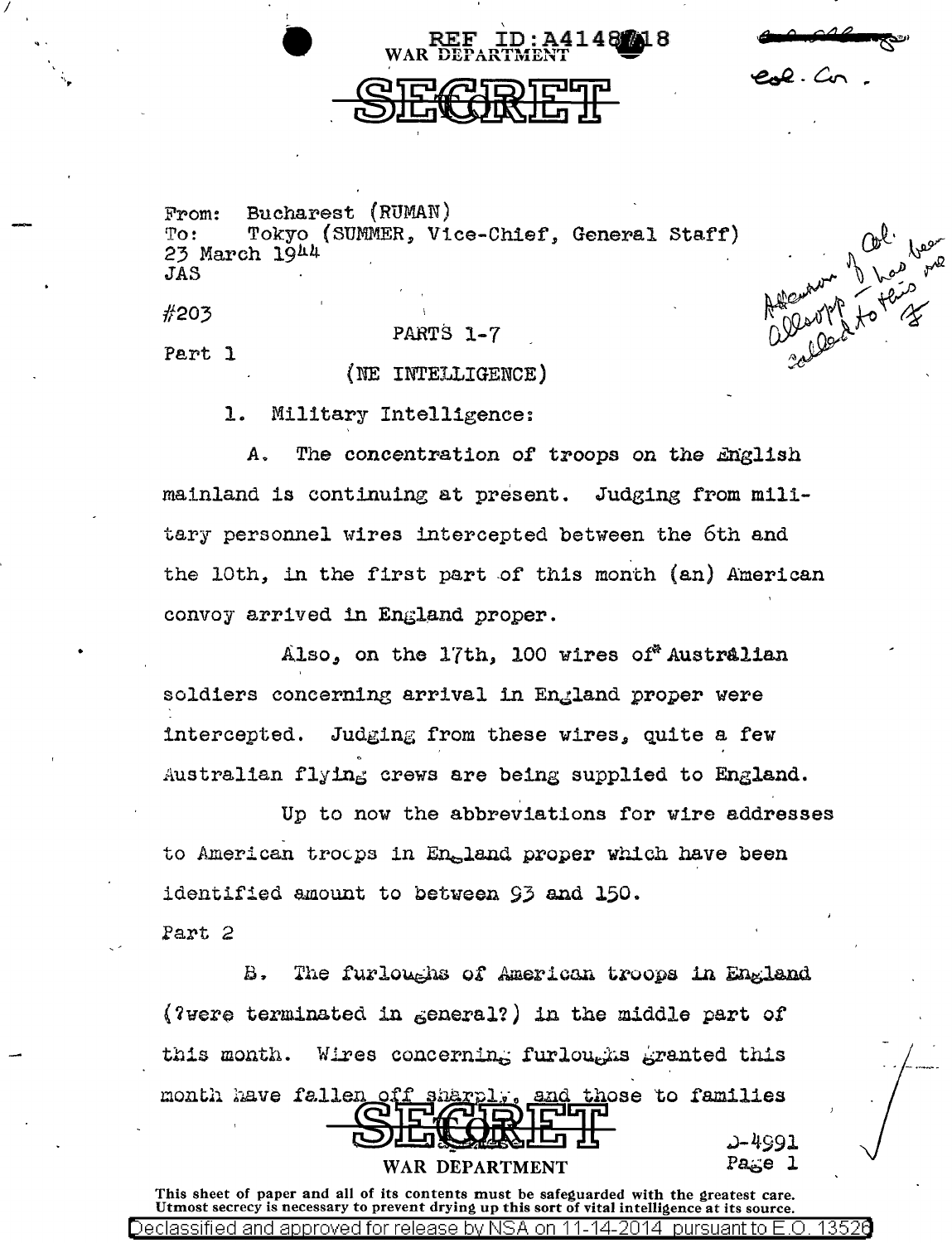

saying, "There's nothing to worry about," are many. However, it ,is particularly to be noted that some are found here and there saying such things as: "We. are in rigorous training": "I cannot write a letter."

C. The American communications we have here report that American soldiers are present in swarms wherever you go in England. The English are expressing dissatisfaction saying. "The American troops are increasing every day, and the loan of bases in return for war materials will be turned down."

Part 3

-

· D. In the Americe;n forces on tbe Bt'R·MA front there are mechanized units which came from the SOLOMONS area. Also, the additional English submarines sent to the East Asia area came from the Mediterranean region (Newspapers.).

2. The situation in regard to the transport of American goods to Russia from October 1941 to 1 January 1944.

 $(F_{\text{r}}$ om the American Intelligence Bureau $^{\text{a}}$  to the Moscow Embassy). (For your information.)



D-4991 Page 2

#### WAR DEPARTMENT

This sheet of paper and all of its contents must be safeguarded with the greatest care.<br>Utmost secrecy is necessary to prevent drying up this sort of vital intelligence at its source.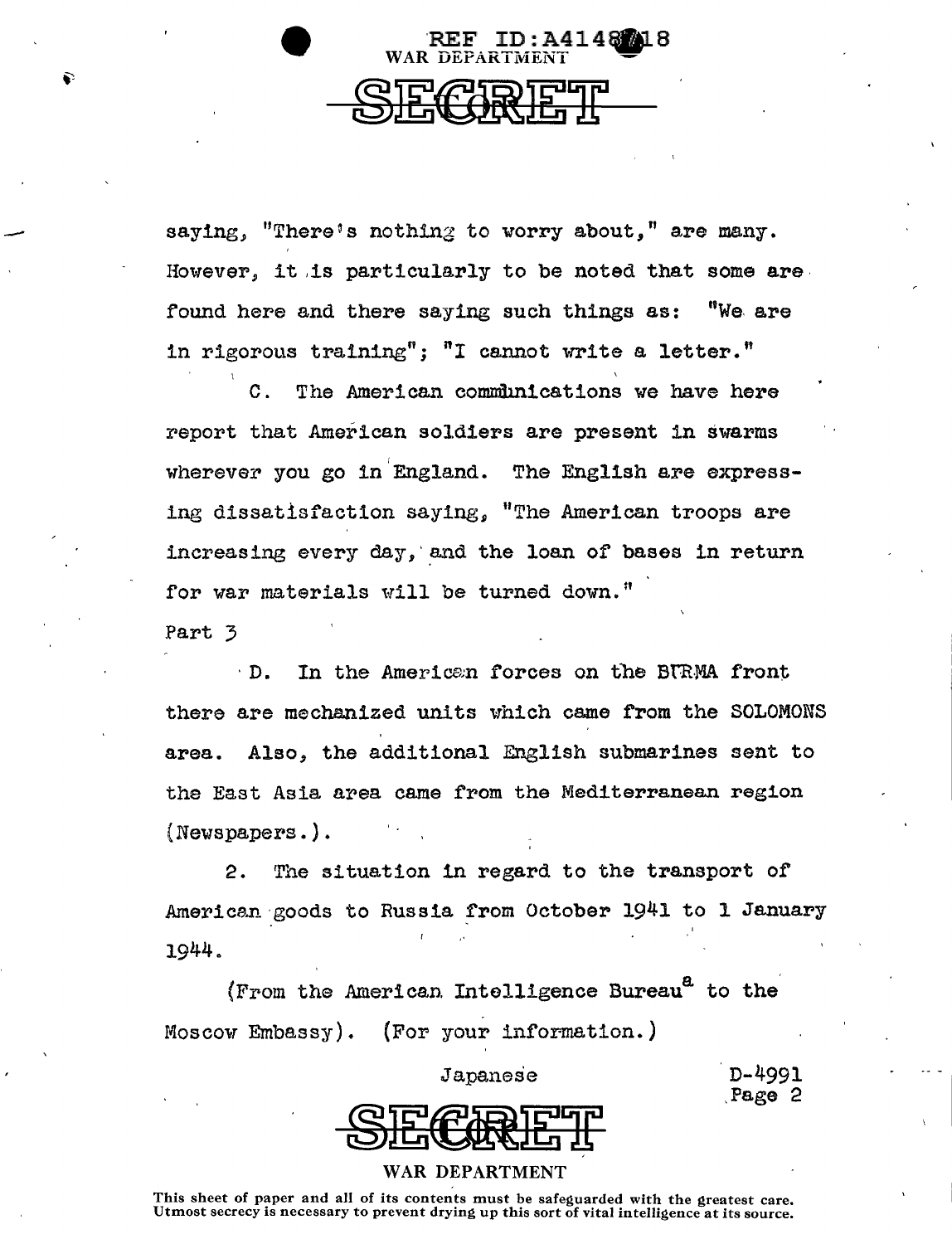

 $\sim$   $\sim$   $\sim$   $\sim$   $\sim$   $\sim$ 

A. Amount transported:

1941 200,000 tons.

REF.

WAR E

1942 -2,800,000 tons.

 $1943 - 5,400,000$  tons

GRAND TOTAL 8,400,000 tons (\$4,243,804,000)

 $ID: A4148$   $18$ 

Ships used:

They were increased to several hundred ships in 1943.

Ship losses:

1942 - 12%

 $1943 - 1%$ 

The monthly shipping total was greatest in December of last year.

Part 5

B. Material transported:

Airplanes - 7,800 (exported planes - 276) Amont these, 3,000 by air.

In 1943: AIRACOBRA (1939 type)

DOUGLAS - 20

NORTH AMERICAN - 25

Total 5,000 planes - chiefly fighters.



D-4991  $Pa<sub>5</sub>e<sub>3</sub>$ 

# WAR DEPARTMENT

This sheet of paper and all of its contents must be safeguarded with the greatest care. Utmost secrecy is necessary to prevent drying up this sort of vital intelligence at its source.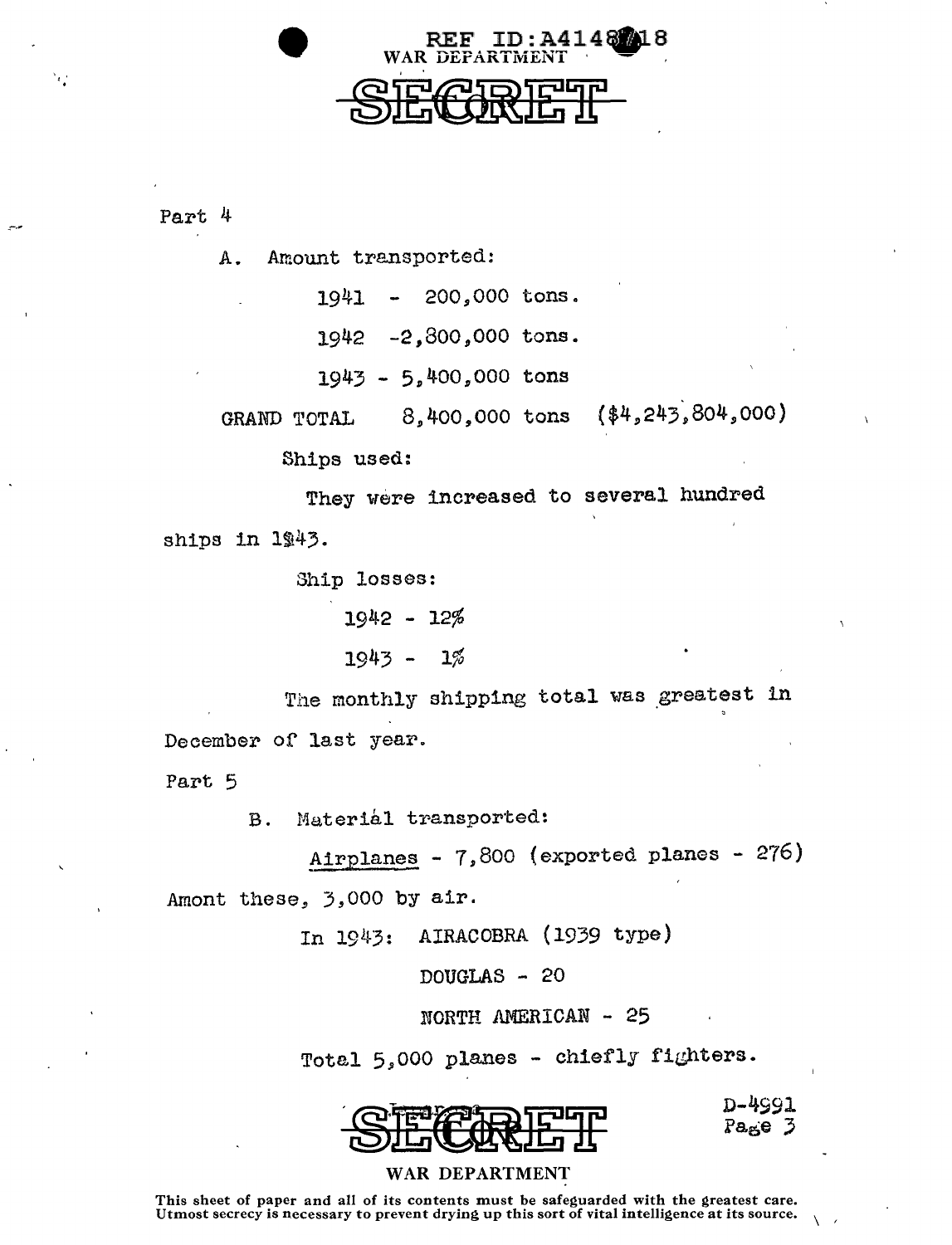

| Tanks -     |                                  |            | $-4,700$  |
|-------------|----------------------------------|------------|-----------|
| Automobiles |                                  | $-170,000$ |           |
| Trailers    |                                  |            | $-34,000$ |
|             | $M111$ tany automobiles - 25 000 |            |           |

Aviation Gasoline, Refined Oil, and Lubricating  $011 - total 740,000$  tons.

Part 6

Wheat, flour, dried peas, powdered milk. dried vegetables, butter fat, vegetable oil, butter for hospital use (50,000 tons), and similar foodstuffs for military use -  $2,250,000$  tons.

Shoes  $-6,000,000$  pairs.

Steel - 1,350,000 tons; aluminum copper  $(212)384,000$  tons.

Machines (particularly electrical devices and machine tools) \$400,000,000.

# Rúbber.

Also at present there are under construction in Russia (a) factory(ies) for making truck tires for military use with an annual output of 1,000,000.

#### Japanese

D-4991 Page 4



### **WAR DEPARTMENT**

This sheet of paper and all of its contents must be safeguarded with the greatest care. Utmost secrecy is necessary to prevent drying up this sort of vital intelligence at its source.